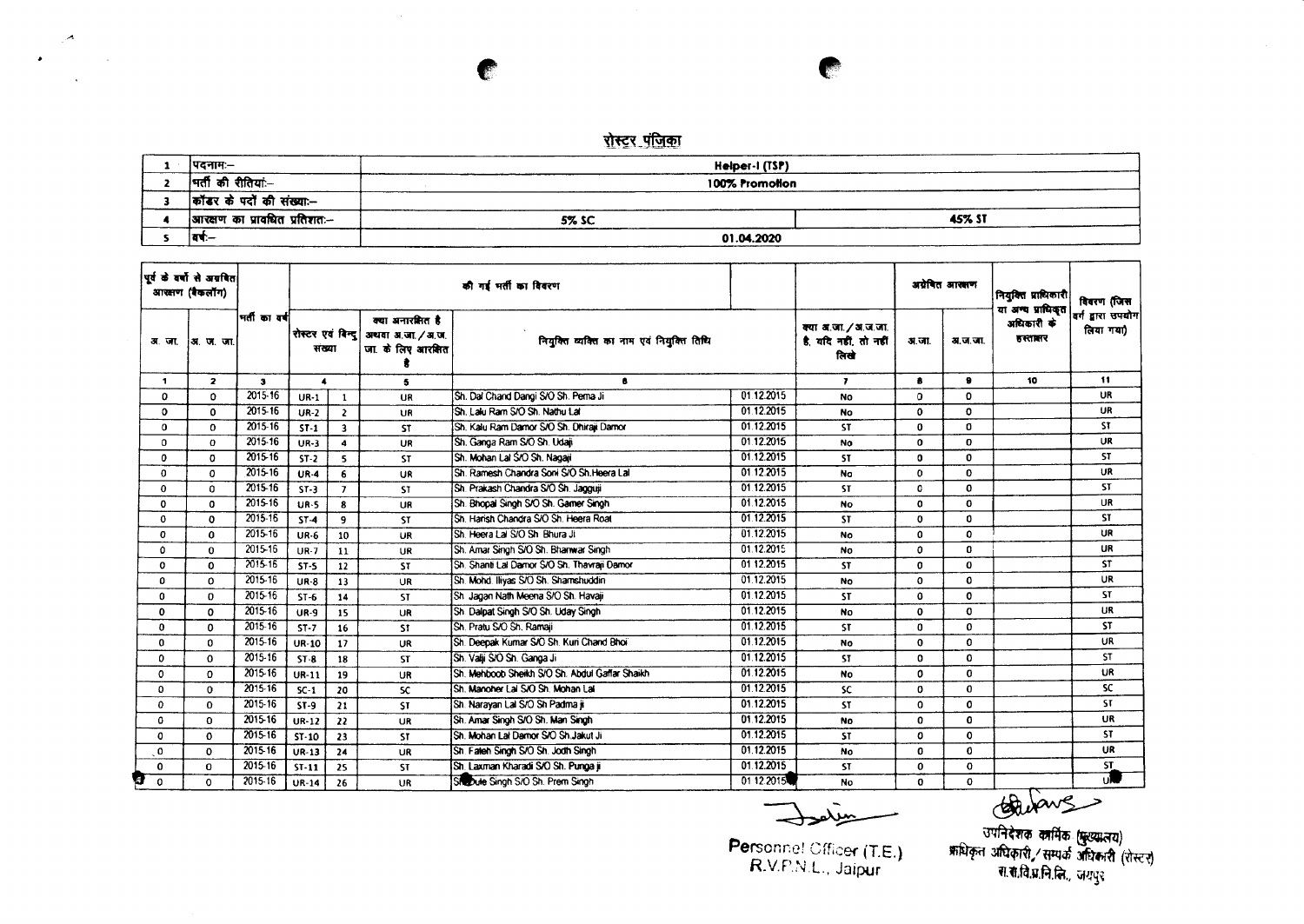|              | पूर्व के वर्षों से अग्रवित<br>आरतण (वैद्यानि) |              |                             |    | की गई भर्ती का विवरण                                       |                                                                          |            |                                                       |               |              |                                            | अग्रेषित आरक्षण              | नियुक्ति प्राधिकारी | विवरण (जिस |
|--------------|-----------------------------------------------|--------------|-----------------------------|----|------------------------------------------------------------|--------------------------------------------------------------------------|------------|-------------------------------------------------------|---------------|--------------|--------------------------------------------|------------------------------|---------------------|------------|
| अ. जा.       | . ज. जा                                       | ।मतीका वर्ष  | रोस्टर एवं विन्द <br>संख्या |    | क्या अनारसित है<br>अथवा अ.जा. / अ.ज.<br>जा. के लिए आरक्षित | नियुक्ति व्यक्ति का नाम एवं नियुक्ति तिथि                                |            | क्या अ.जा. / अ.ज.जा.<br>है, यदि नहीं, तो नहीं<br>लिखे | अ.जा.         | अ.ज.जा.      | या अन्य प्राधिकृत<br>अधिकारी के<br>डस्तबार | वर्ग ढारा उपयोग<br>लिया गया) |                     |            |
| $\mathbf{1}$ | $\overline{2}$                                | $\mathbf{3}$ | $\blacktriangleleft$        |    | $\mathbf{s}$                                               | 8                                                                        |            | $\mathbf{r}$                                          |               | $\bullet$    | 10                                         | 11                           |                     |            |
| 0            | $\mathbf 0$                                   | 2015-16      | $5T-12$                     | 27 | <b>ST</b>                                                  | Sh. Devi Lal S/O Sh. Jagu Ram Ji                                         | 01.12.2015 | <b>ST</b>                                             | $\Omega$      | $\mathbf 0$  |                                            | <b>ST</b>                    |                     |            |
| $\bf{0}$     | $\mathbf 0$                                   | 2015-16      | <b>UR-15</b>                | 28 | UR                                                         | Sh. Bhanwar Singh S/O Sh. Bhure Singh                                    | 01.12.2015 | No                                                    | 0             | 0            |                                            | <b>UR</b>                    |                     |            |
| $\mathbf{0}$ | $\mathbf{o}$                                  | 2015-16      | $ST-13$                     | 29 | <b>ST</b>                                                  | Sh. Kamala Shanker S/O Sh. Vesat Katara                                  | 01.12.2015 | <b>ST</b>                                             | 0             | $\mathbf{0}$ |                                            | <b>ST</b>                    |                     |            |
| $\Omega$     | 0                                             | 2015-16      | UR-16                       | 30 | <b>UR</b>                                                  | Sh. Gama Ram S/O Sh. Uda Ji                                              | 01.12.2015 | <b>No</b>                                             | $\Omega$      | $\mathbf 0$  |                                            | <b>UR</b>                    |                     |            |
| 0            | $\Omega$                                      | 2015-16      | <b>UR-17</b>                | 31 | UR                                                         | Sh. Kewa S/O Sh. Khema                                                   | 01.12.2015 | No                                                    | $\mathbf{o}$  | $\mathbf 0$  |                                            | UR                           |                     |            |
| $\Omega$     | $\Omega$                                      | 2015-16      | $ST-14$                     | 32 | <b>ST</b>                                                  | Sh. Naru Lal Meena S/O Sh. Gota Ji                                       | 01.12.2015 | <b>ST</b>                                             | 0             | $\Omega$     |                                            | <b>ST</b>                    |                     |            |
| $\mathbf{0}$ | $\mathbf{o}$                                  | 2015-16      | <b>UR-18</b>                | 33 | <b>UR</b>                                                  | Sh. Mahendra Singh Sisodia S/O Sh. Bhanwar Singh                         | 01.12.2015 | No                                                    | $\mathbf o$   | $\Omega$     |                                            | <b>UR</b>                    |                     |            |
| 0            | 0                                             | 2016-17      | $ST-15$                     | 34 | <b>ST</b>                                                  | Sh.Anil Bhu S/O.Sh.Laxman                                                | 01.04.2016 | <b>ST</b>                                             | $\Omega$      | $\mathbf{0}$ |                                            | <b>ST</b>                    |                     |            |
| 0            | $\circ$                                       | $2016 - 17$  | UR-19                       | 35 | <b>UR</b>                                                  | Sh. Nilesh Dhobi SiO Sh. Sohan Lai<br>ono des des An                     | 01.04.2016 | <b>SC</b>                                             | a.            | b.           | 찾았다                                        | $\overline{\mathbf{x}}$      |                     |            |
| $\mathbf{0}$ | $\mathbf 0$                                   | $2017 - 18$  | $ST-16$                     | 36 | <b>ST</b>                                                  | Sh. Shankar Lal S/o Soma                                                 | 01.04.2017 | <b>ST</b>                                             | $\mathbf 0$   | $\mathbf{0}$ |                                            | <b>ST</b>                    |                     |            |
| 0            | $\Omega$                                      | 2016-17      | <b>UR-20</b>                | 37 | UR<br>W.                                                   | Sh. Sohan Lai Mogwal S/O Sh Tila Ram<br>결화되어                             | 01.04.2016 | <b>SC</b><br>-20                                      | . a 3<br>ξ'n, | $\bullet$    | there                                      | $\overline{\mathbf{x}}$      |                     |            |
| 0            | 0                                             |              | $ST-17$                     | 38 | ST                                                         |                                                                          |            | <b>ST</b>                                             | 0             | $\mathbf 0$  |                                            |                              |                     |            |
| 0            | $\mathbf{0}$                                  | 2016-17      | UR-21                       | 39 | <b>UR</b>                                                  | Sh. Dilip Mali S/O Sh. Nathu Lal                                         | 01.04.2016 | <b>No</b>                                             | $\mathbf{o}$  | $\mathbf{o}$ |                                            | UR                           |                     |            |
| 0            | $\Omega$                                      | 2016-17      | $SC-2$                      | 40 | <b>SC</b>                                                  | Sh. Shanti Lai S/O Sh. Khema Megwai                                      | 01.04.2016 | <b>SC</b>                                             | $\Omega$      | $\mathbf{0}$ |                                            | SC.                          |                     |            |
| $\mathbf o$  | 0                                             |              | $ST-18$                     | 41 | ST                                                         |                                                                          |            | ST                                                    | o             | $\mathbf o$  |                                            |                              |                     |            |
| $\mathbf 0$  | $\mathbf{o}$                                  | 2016-17      | <b>UR-22</b>                | 42 | UR                                                         | Sh. Chatar Lal S/O Sh. Tulsi Ram                                         | 01.04.2016 | No                                                    | $\mathbf{o}$  | $\mathbf{o}$ |                                            | <b>UR</b>                    |                     |            |
| $\mathbf o$  | $\mathbf{o}$                                  |              | $ST-19$                     | 43 | <b>ST</b>                                                  |                                                                          |            | <b>ST</b>                                             | $\Omega$      | $\mathbf{o}$ |                                            |                              |                     |            |
| $\Omega$     | $\mathbf{o}$                                  | $2016 - 17$  | <b>UR-23</b>                | 44 | UR                                                         | Sh. Bhagwan Lal S/O Sh. Udha Ji                                          | 01.04.2016 | No                                                    | $\circ$       | 0            |                                            | UR                           |                     |            |
| $\mathbf 0$  | $\mathbf 0$                                   |              | $5T-20$                     | 45 | <b>ST</b>                                                  |                                                                          |            | ST                                                    | 0             | $\bf{0}$     |                                            |                              |                     |            |
| $\Omega$     | $\Omega$                                      | 2016-17      | <b>UR-24</b>                | 46 | UR                                                         | Sh. Ganesh Lal Dangi S/O Sh. Dolla Ji                                    | 01.04.2016 | No                                                    | $\Omega$      | $\Omega$     | in a<br>ъ.,                                | UR<br>سوار                   |                     |            |
| $\Omega$     | $\Omega$                                      |              | $ST-21$                     | 47 | <b>ST</b>                                                  |                                                                          |            | <b>ST</b>                                             | 0             | 0            | and support                                | ा¦⊷ -                        |                     |            |
| $\mathbf{o}$ | $\mathbf 0$                                   | 2016-17      | <b>UR-25</b>                | 48 | UR                                                         | Sh. Gauri Shanker S/O Sh. Chunni Lal                                     | 01.04.2016 | <b>No</b>                                             | $\Omega$      | $\mathbf{0}$ |                                            | UR                           |                     |            |
| 0            | $\mathbf 0$                                   |              | $ST-22$                     | 49 | <b>ST</b>                                                  |                                                                          |            | ST.                                                   | $\Omega$      | $\Omega$     |                                            |                              |                     |            |
| $\mathbf 0$  | $\Omega$                                      | 2016-17      | <b>UR-26</b>                | 50 | <b>UR</b>                                                  | Sh. Mahender Kumawat S/O Sh. Chater Singh                                | 01.04 2016 | <b>No</b>                                             | $\Omega$      | $\mathbf 0$  |                                            | UR                           |                     |            |
| 0            | $\bf{0}$                                      | 2016-17      | $UR-27$                     | 51 | UR                                                         | Sh. V.Sunder Singh S/O Sh. Vallu Ji                                      | 01.04.2016 | No                                                    | $\mathbf{o}$  | $\mathbf{o}$ |                                            | UR                           |                     |            |
| 0            | $\mathbf 0$                                   |              | $ST-23$                     | 52 | <b>ST</b>                                                  |                                                                          |            | <b>ST</b>                                             | $\bf{0}$      | $\mathbf{o}$ |                                            |                              |                     |            |
| $\mathbf{0}$ | $\mathbf{0}$                                  | 2016-17      | <b>UR-28</b>                | 53 | <b>LIR</b>                                                 | ST KANDI SI MUTUNI SKOT ET RATIFAL<br><b>제리 대표</b> 기능을 <sub>이용하실</sub> 및 | 01.04.2016 | $\mathbf{x}$                                          | Đ.            | 6            | $\mathcal{A}^{\mathcal{A}}$                | <b>UR</b>                    |                     |            |
| $\mathbf{o}$ | $\mathbf 0$                                   |              | $ST-24$                     | 54 | <b>ST</b>                                                  |                                                                          |            | <b>ST</b>                                             | $\mathbf 0$   | 0            |                                            |                              |                     |            |
| $\mathbf 0$  | O                                             | 2017-18      | <b>UR-29</b>                | 55 | <b>UR</b>                                                  | Sh. Mohd. Idrish S/O Sh. Mohd. Umer Khan                                 | 01.04.2017 | No.                                                   | $\Omega$      | 0            |                                            | UR                           |                     |            |
| $\mathbf{o}$ | $\mathbf{0}$                                  |              | $51 - 25$                   | 56 | <b>ST</b>                                                  |                                                                          |            | <b>ST</b>                                             | $\Omega$      | $\mathbf{0}$ |                                            |                              |                     |            |
| $\mathbf 0$  | $\mathbf 0$                                   | $2017 - 18$  | UR-30                       | 57 | UR                                                         | Sh. Prem Chand S/O Sh. Moti Singh                                        | 01.04.2017 | <b>No</b>                                             | $\mathbf 0$   | $\Omega$     |                                            | UR                           |                     |            |
| $\circ$      | $\mathbf 0$                                   |              | $S1 - 26$                   | 58 | ST                                                         |                                                                          |            | <b>ST</b>                                             | 0             | 0            |                                            |                              |                     |            |
| $\circ$      | o                                             | 2018-19      | UR-31                       | 59 | <b>UR</b>                                                  | Sh. Chatar Singh /Sh. Late. Sh Bhawar Singh                              | 01.04.2018 | <b>No</b>                                             | 0             | $\mathbf 0$  |                                            | UR                           |                     |            |
| $\mathbf 0$  | $\mathbf{o}$                                  | $2016 - 17$  | $SC-3$                      | 60 | <b>SC</b>                                                  | Sh. Bhuri Lal S/O Sh. Khema Ji                                           | 01.04.2016 | <b>SC</b>                                             | $\mathbf{0}$  | $\mathbf{O}$ |                                            | <b>SC</b>                    |                     |            |
| $\mathbf o$  | $\mathbf{o}$                                  |              | $ST-27$                     | 61 | <b>ST</b>                                                  |                                                                          |            | <b>ST</b>                                             | $\mathbf 0$   | $\Omega$     |                                            |                              |                     |            |
|              |                                               |              |                             |    |                                                            |                                                                          |            | $\mathbf{A}$                                          |               |              | km                                         |                              |                     |            |

 $\sim 10^{11}$  km s  $^{-1}$ 

•

R.V.P.N.L., Jaip<br>
(Comparison)<br>
(Comparison)

Density of the state of the Contract of the Contract of the Contract of the Contract of the Contract of the Contract of the Contract of the Contract of the Contract of the Contract of the Contract of the Contract of the Co ....